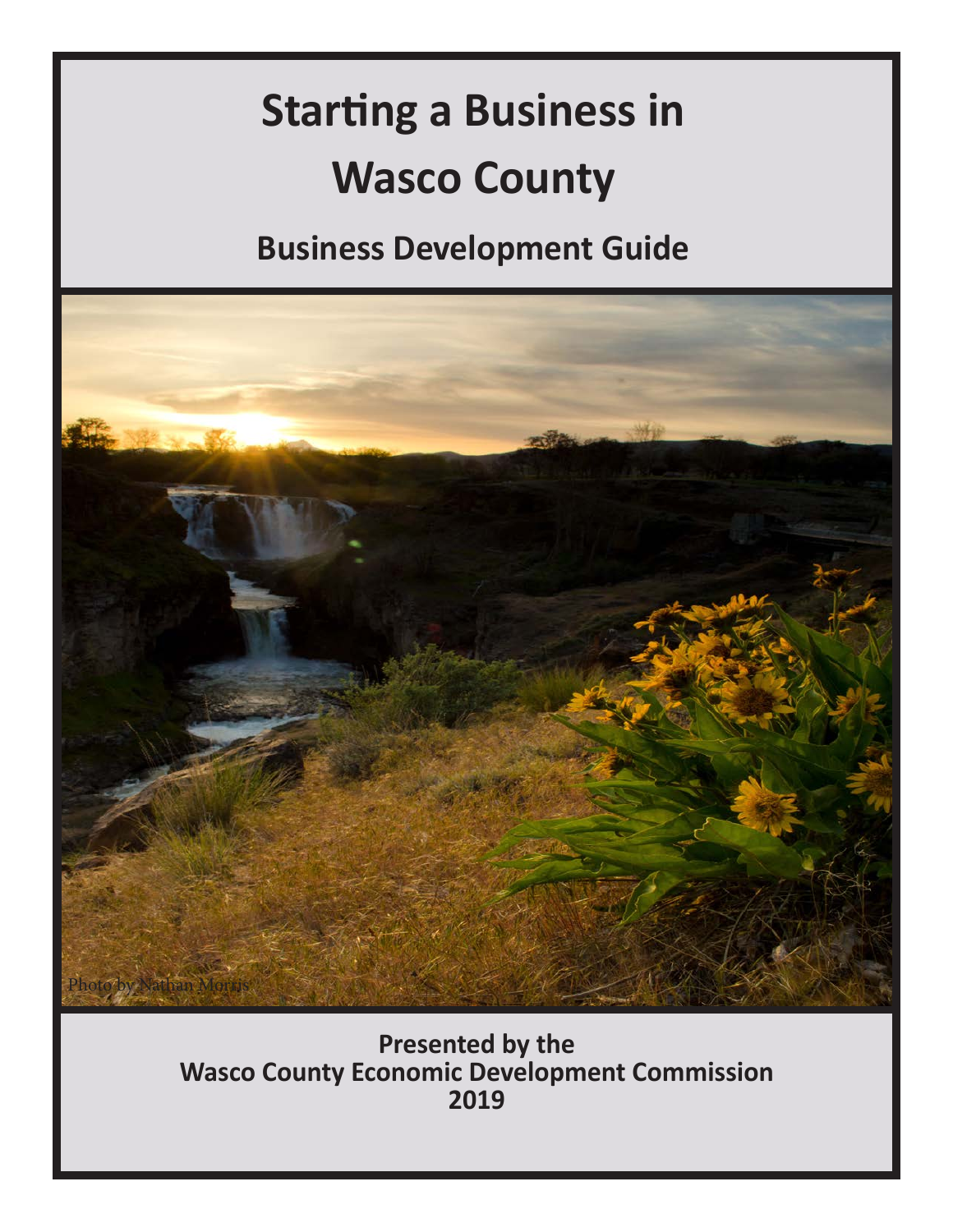# **Navigating this Guide**



This handout was prepared to help you move through the permitting processes to locate and grow your business in the unincorporated areas of Wasco County. Whether you are looking to locate in an existing building, or start from scratch this guide can help you through the process! Please see below for an overview of the process and other business resources available.

#### **Steps to Site a Business Business Resources**

**Step 1:** Planning: Allowed Uses and Pre-Application Process

**Step 2: Public Health: sanitation permits.** 

**Step 3:** Fire Marshal: Fire, Life, or Safety Upgrades

**Step 4:** Building Permits

**Step 5:** DEQ: Hazardous Materials. *pg 2 and 3*

**How to Start a Business** Starting or growing your business, *(pg 1)*

**Business Development:** Business Counseling, Tax Incentives, Other Local Resources *(pg 4)*

**Business Support:** Networking opportunities, collective marketing, and industry organizations. *(pg 5)*

**Financing:** Accessing capital, loans, and other tools. *(pg 6)*

**Utilities Guide:** Who to contact to connect to everything from power to the internet. *(pg 7)*

**Questions? Need Assistance? Contact the Wasco County EDC at 541-296-2266 Find this guide online at: www.mcedd.org/about/our-area/wasco-county/**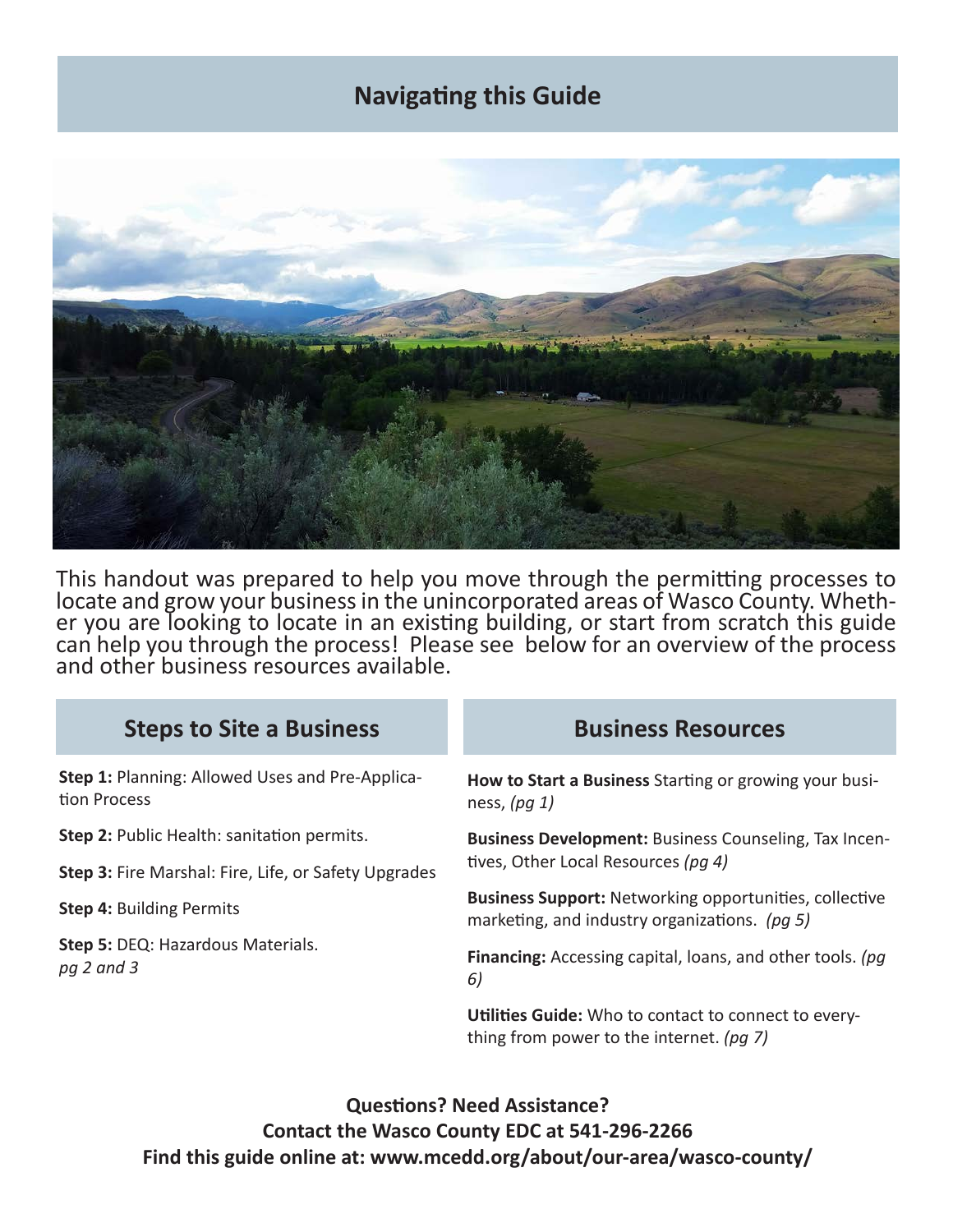# **How do you start a Business?**

*Some of these steps can happen at the same time, but we encourage you to take the time to develop clear plans and structures for your business from the beginning to set you up for success!*

**STEP 1**

**Before you start your business...** Do you have **KNOWLEDGE** pertaining to the business you plan to enter? Do you have **EXPERIENCE** managing people and finance?

# **STEP 3**

# **Legal & Licensing**

Set your **BUSINESS STRUCTURE.** Your decision will impact not only your legal structure but also your taxes.

Check **LICENSING REQUIREMENTS**. While there are no local licenses required, there are potentially state licenses, permits, or certifications needed.



It is vitally important to develop your business plan. This will help clarify your **BUSINESS OBJECTIVES**, market, and competition as well as begin development of strategies to move toward your goals! Your business plan should also include elements on **FINANCING** AND **MARKET STRATEGIES**.



**STEP 2**



# **STEP 4**

### **Seek Financing**

The plan for this step should be part of your business planning, and can happen at several intervals during the life of your business. Check out banks, state and local financing, potential investors, or even the community public offering models!



**STEP 5**

### **Locate your Business**

Follow the steps in this **BUSINESS SITING GUIDE** to find or build the right space to house your business and comply with the local planning and building requirements.

### **Need assistance?**

**C***ontact the Small Business Development Center for oneon-one business counciling, support developing a* 



*business plan, training, and* 

*much more!* More details can

be found at: https://bizcenter.org/centers/columbiagorge-sbdc/.

For additional resource providers review the Business

Development and Financing resources sections in this guide.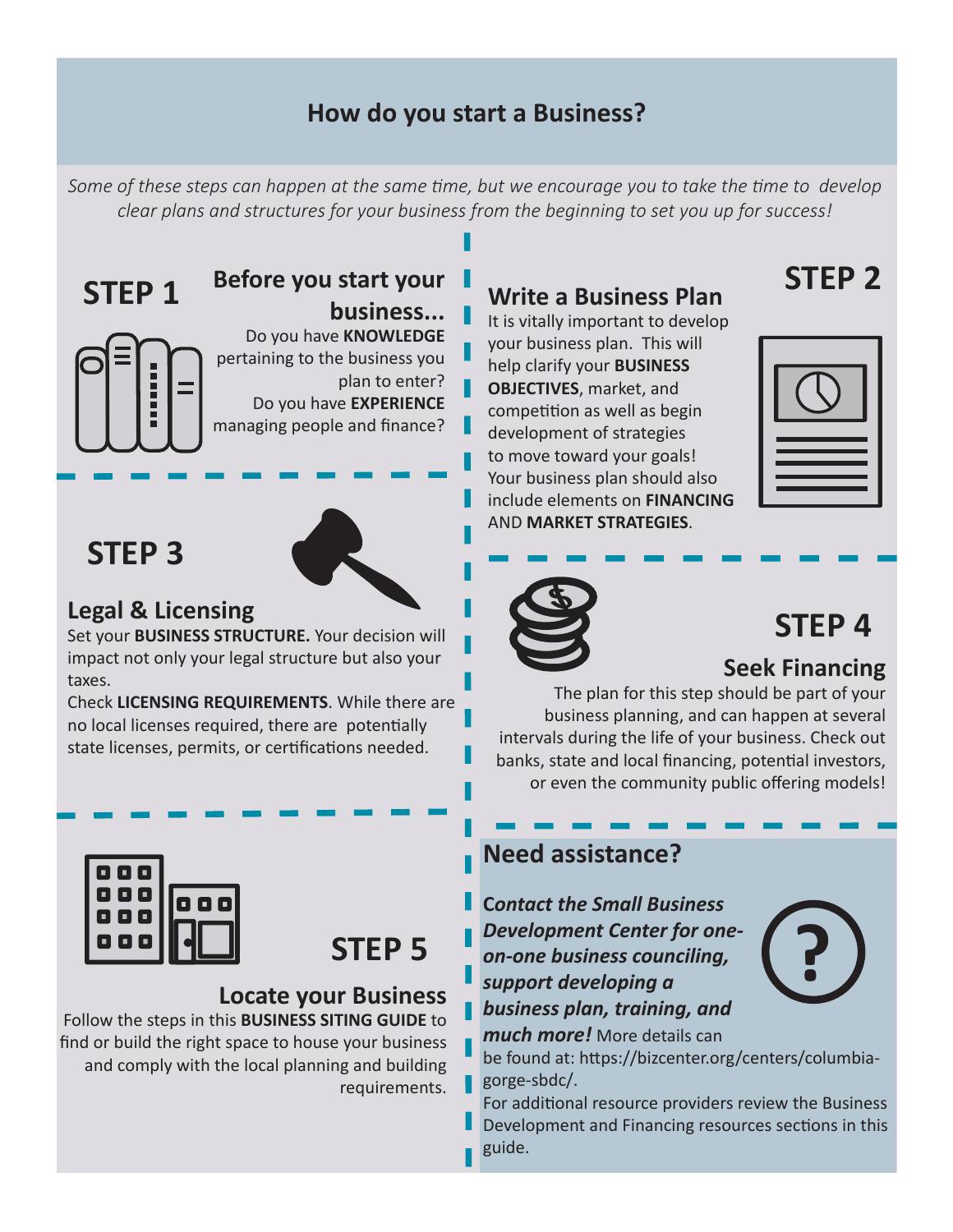#### **Once you've found potential properties in unincorporated Wasco County, these are agencies to contact for the various steps of the permitting process.**

#### **Step 1: Planning Permits.** Contact the Wasco County Planning De-

partment to determine if the use is permitted in that zone, learn which regulations apply to your business, and initiate the building and development process. For example, running a business out of your home may require a permit, different zones have differing approval requirements for commercial uses, and city regulations may differ from the County. This office is also your stop for any National Scenic Area inquiries, marijuana regulations, and agricultural development provisions.

**If using a contractor to remodel or build your space, don't forget to check the Oregon Construction Contractor's Board to ensure they are licensed and bonded. Searches can be conducted at oregon.gov/ccb**

Wasco County Planning Department's website (noted below) has a lot of great information to get you started as well. It has FAQs, the County GIS Map where you can look up your zoning and more, and many handouts that answer basic development questions.

You might also consider setting up a pre-application meeting with the Planning Department to discuss your project. There is a small fee for this meeting and other agencies are invited giving you a broad perspective while conducting your due diligence.

#### **Contact: Wasco County Planning Department**

2705 East 2nd Street The Dalles OR 97058 541-506-2560 www.co.wasco.or.us/departments/planning/index.php

**Step 2: Sanitation Permit.** Contact the North Central Public Health District to determine if a sanitation permit is required. A permit is likely required if your business will be generating byproducts or waste above what is typical of a residence

> **Contact: North Central Public Health District**  419 East 7th Street The Dalles OR 97058 541-506-2603 www.ncphd.org

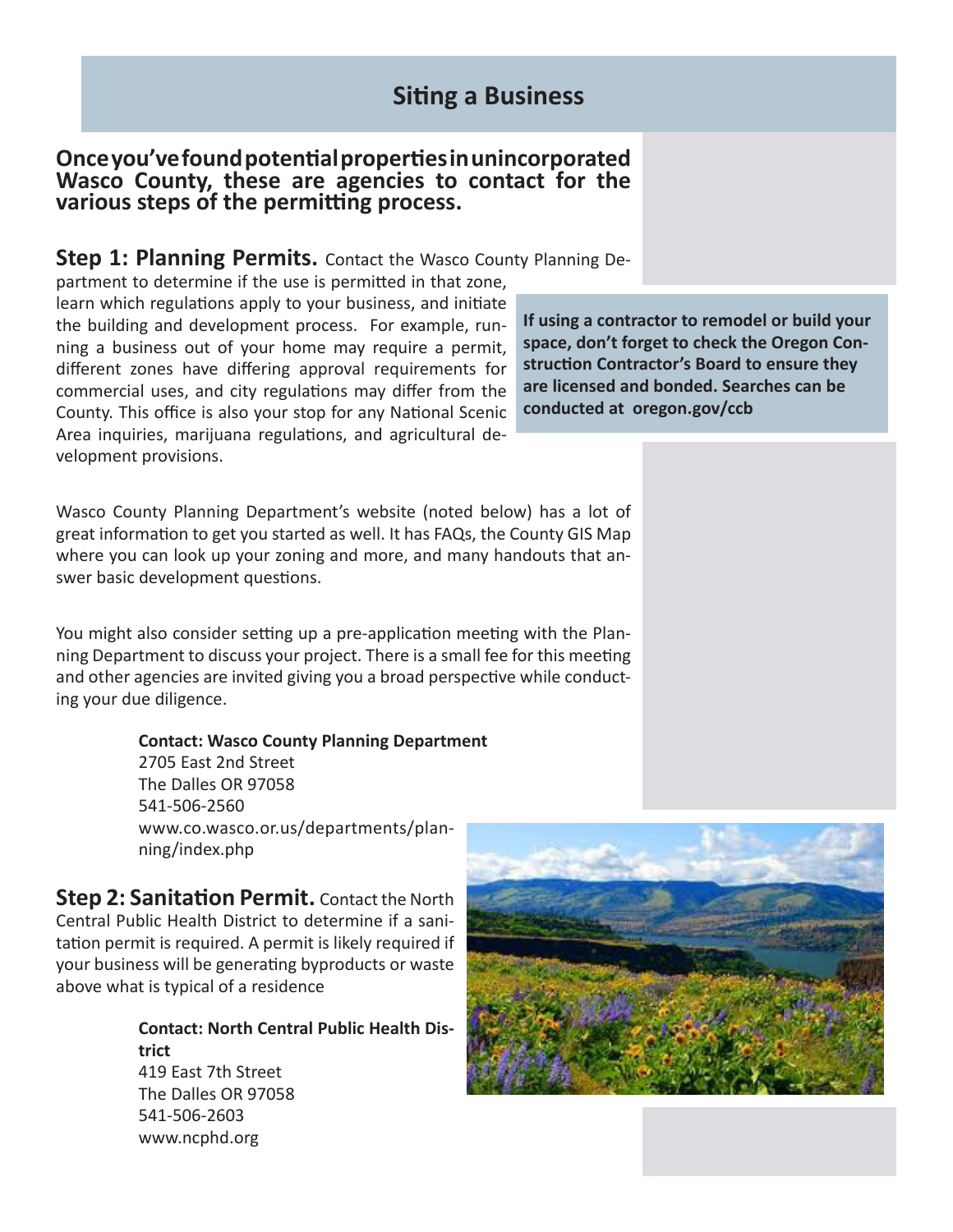# **Siting a Business**

**Step 3: Fire, life, or safety upgrades.** Contact your local fire district to determine if any fire, life or safety upgrades on the building are required. The Wasco County Planning Department can direct you to the appropriate agency to contact.

**Step 4: Building Permit.** Contact Building Code Services in Wasco Conty to determine if permits are required. Generally, a permit is required to construct, enlarge, alter, repair, move or change the occupancy of a building or structure, or to erect, install, enlarge, alter, repair, convert or replace any electrical, gas, mechanical or plumbing system.

> **Contact: Oregon Building Codes** 2705 East 2nd Street The Dalles OR 97058 541-506-2560 Hours of Operation: 8am to noon & 1pm to 4pm Or try the online permitting: https://aca-oregon.accela.com/oregon/

**Step 5: Hazardous Materials.** Contact the Oregon Department of Environmental Quality if you are remodeling an existing building and suspect there might be hazardous materials. The proper removal of hazardous materials is essential. Potential hazardous materials include asbestos, underground fuel tanks, hazardous waste, water quality, used woodstoves, or dust problems.

> **Contact: Department of Environmental Quality** 400 E. Scenic Drive

541-298-7255, ext. 0

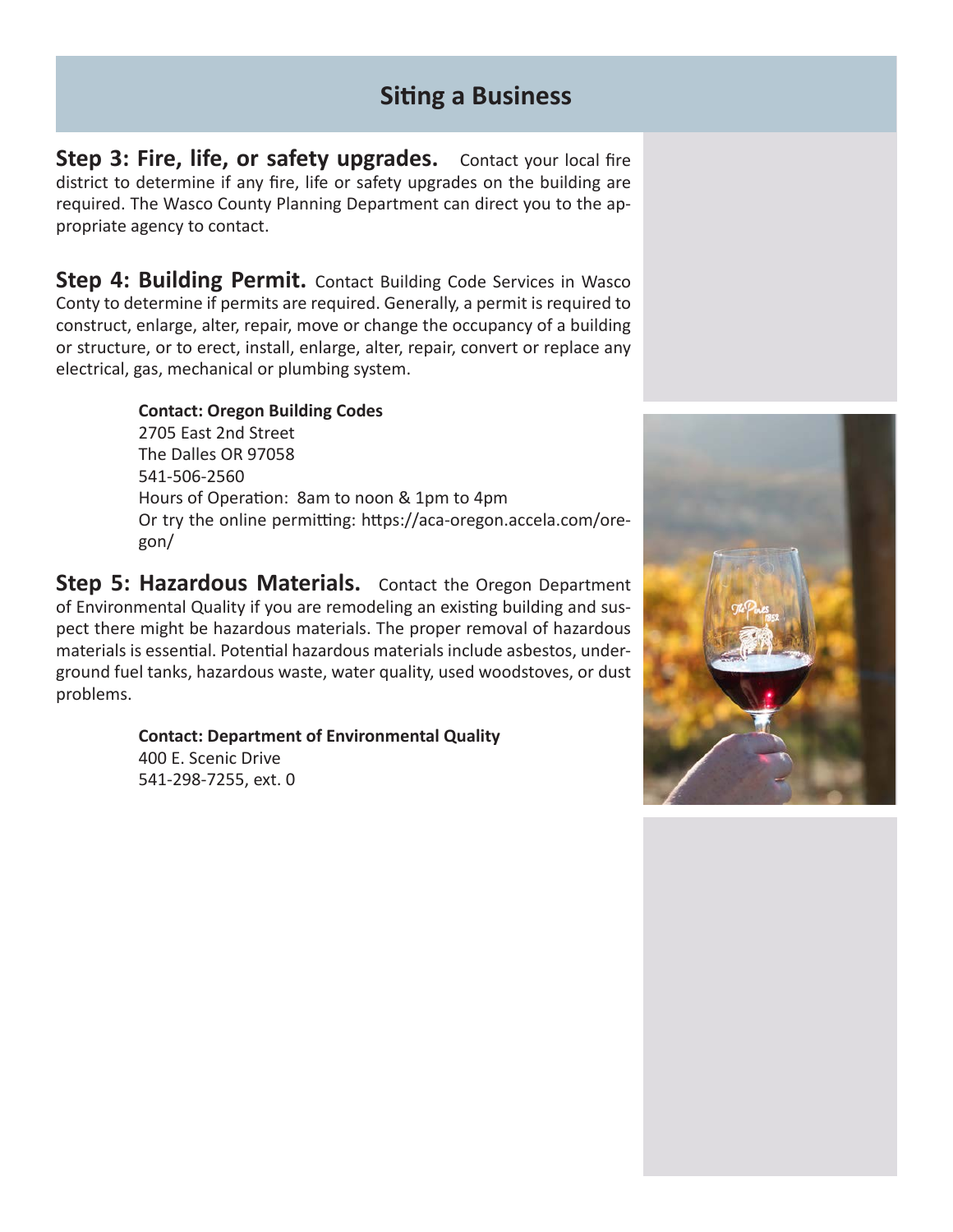## **Business Development**

*This handout provides an overview of the business services available to you as you start, grow, or relocate your business in Wasco County.* 

#### **Small Business Development Center at Columbia Gorge Community College**

The SBDC's goal is to provide business and technical assistance to new and existing business owners and managers in the Mid-Columbia area Services include:

- Free one-on-one business counseling
- Seminars and workshops
- Small Business Management (SBM) Program
- •Commercial kitchen
- Customized training for business & industry

• Collaboration with Oregon State University Extension office in The Dalles, Oregon, to bring value-added services and training to farmers.

**Contact:** bizcenter.org/centers/columbia-gorge-sbdc/ 541-506-6120

#### **The Wasco County Joint Enterprise Zone**

The Enterprise Zone is a tax abatement opportunity for businesses growing or relocating in Wasco County. The enterprise zone exempts certain businesses from local property taxes on new investments. In unincorporated parts of Wasco County, the Enterprise Zone is managed by the Wasco County Economic Development Commission. To find out if development in the unincorporated areas of Wasco County is eligible for this tax abatement program, contact EDC staff. Note: This must be done prior to starting to construct or altering a building in order to qualify for the incentives.

**Contact**: www.co.wasco.or.us/businesses/; 541-296-2266

# PORT OF THE DALLES

The Port of The Dalles is an Oregon special district that works to create jobs and recruit, retain and expand local businesses. The Port's main tool to enhance the local economy is development of industrial lands.

**Contact:** www.portofthedalles.com; 541-298-4148

#### **Wasco County Economic Development Commission**

The Wasco County Economic Development Commission acts as the economic development arm of Wasco County, focusing on job creation and increasing capacity throughout the county. The EDC supports communities in business development, provides leadership on countywide issues, and works to support businesses in Wasco County.

**Contact:** www.co.wasco.or.us/businesses/; (541)296-2266

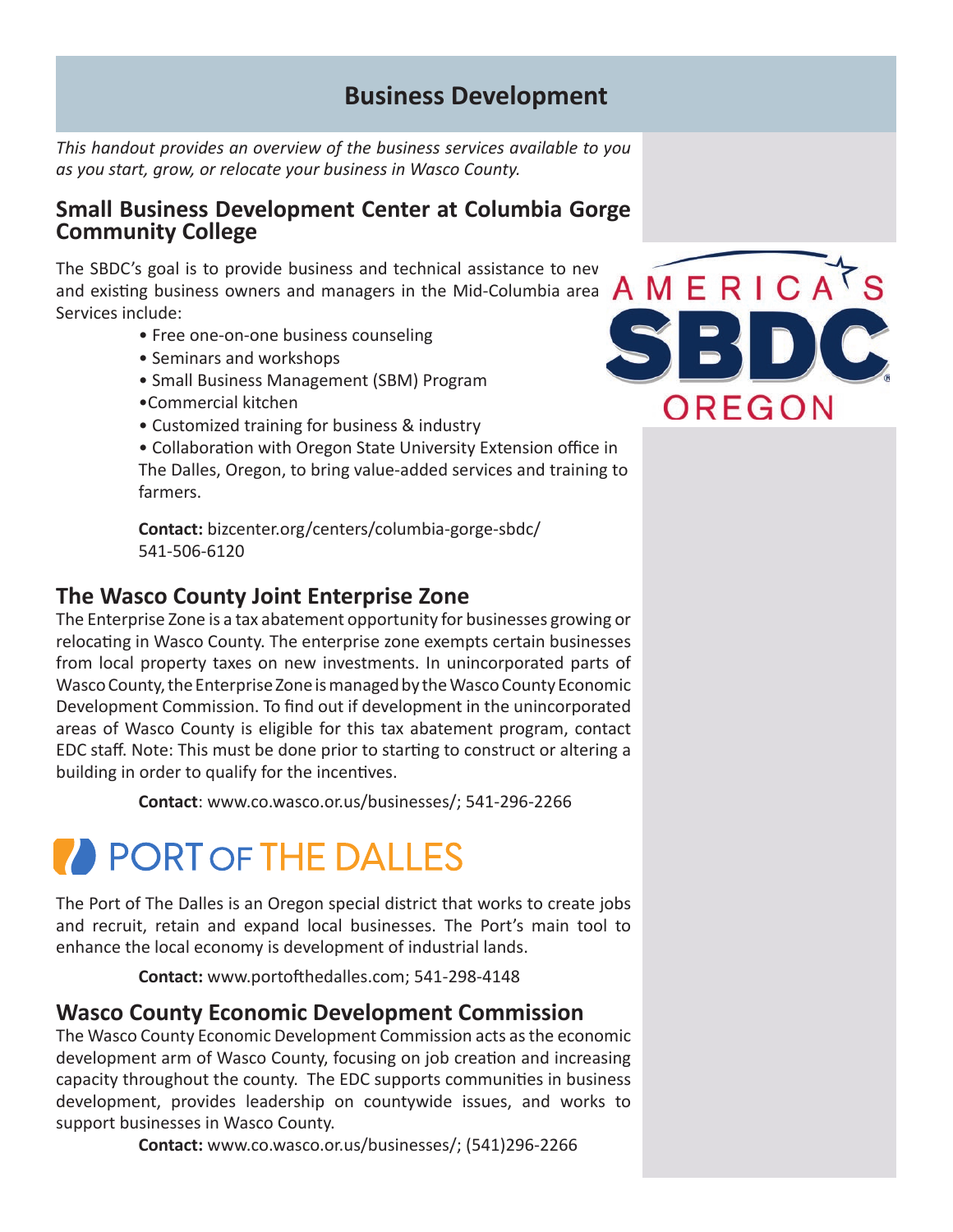# **Business Support**



**THE DALLES AREA CHAMBER OF COMMERCE** The Dalles... Simply Sunsational.

The Dalles Area Chamber of Commerce is a resource for business and community information. The Chamber also

works to address the need for a trained, skilled local labor force as well as residential and commercial development to support the needs of the local bsuiness community and its employers.

**Contact:** www.thedalleschamber.com; (541) 296-2231

#### **Maupin Area Chamber of Commerce**

The Maupin Area Chamber of Commerce is a voluntary association of businesses and individuals in the South Wasco County area dedicated to improving tourism and the business climate and ensuring that our area is a healthy economically viable place to visit, live, work, and raise a family.



**Contact:** www.maupinoregon.com; (541) 993-1708



#### **Dufur Chamber of Commerce**

The Dufur Area Chamber of Commerce is an organization dedicated to improving the business climate, supporting tourism, and ensuring a good place to live, work, visit, and raise a family. **Contact:** www.dufur.org

**Industry Organizations:** There are a variety of industry organizations that support businesses throughout the Gorge. These include:

- •Columbia Gorge Technology Alliance
- Gorge Grown Food Network
- Columbia Gorge Fruitgrowers Association
- •Columbia Gorge Winegrowers Association
- Columbia Gorge Tourism Alliance
- Breweries in the Gorge
- •Gorge Cider Society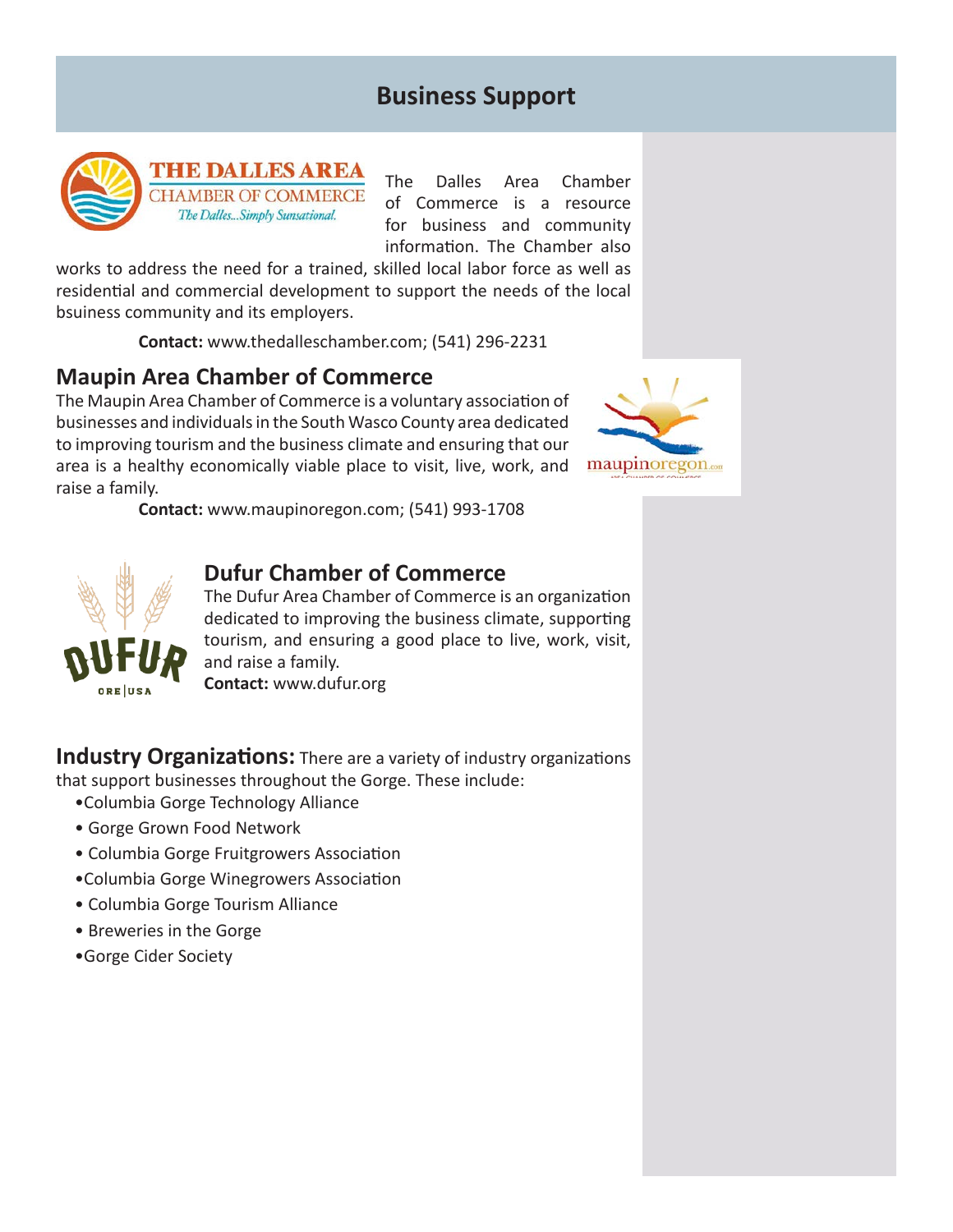# **Financing**

### **State of Oregon**

Business Oregon has a team of professionals to assist businesses with their

financing needs. Business Oregon manages the following financing programs to assist businesses:

> •Oregon Business Development Fund • Oregon Capital Access Program

•Oregon Credit Enhancement Fund

- Business Retention Program
- Oregon Industrial Development Bonds
- Oregon New Market Tax Credit
- •Entrepreneurial Development Loan Fund
- Brownfields Redevelopment Fund
- **Contact:** oregon4biz.com

#### **Mid-Columbia Economic Development District and Oregon Investment Board**

To support businesses create and retain jobs, MCEDD provides loans for the financing needs of businesses with favorable rates, terms and requirements. In addition to the funds directly managed by MCEDD, the staff is knowledgeable about most state and federal loan and assistance programs and can help your business to access these funds and package your loan application.

**Contact:** mcedd.org; 541-296-2266





**ECONOMIC DEVELOPMENT DISTRICT**